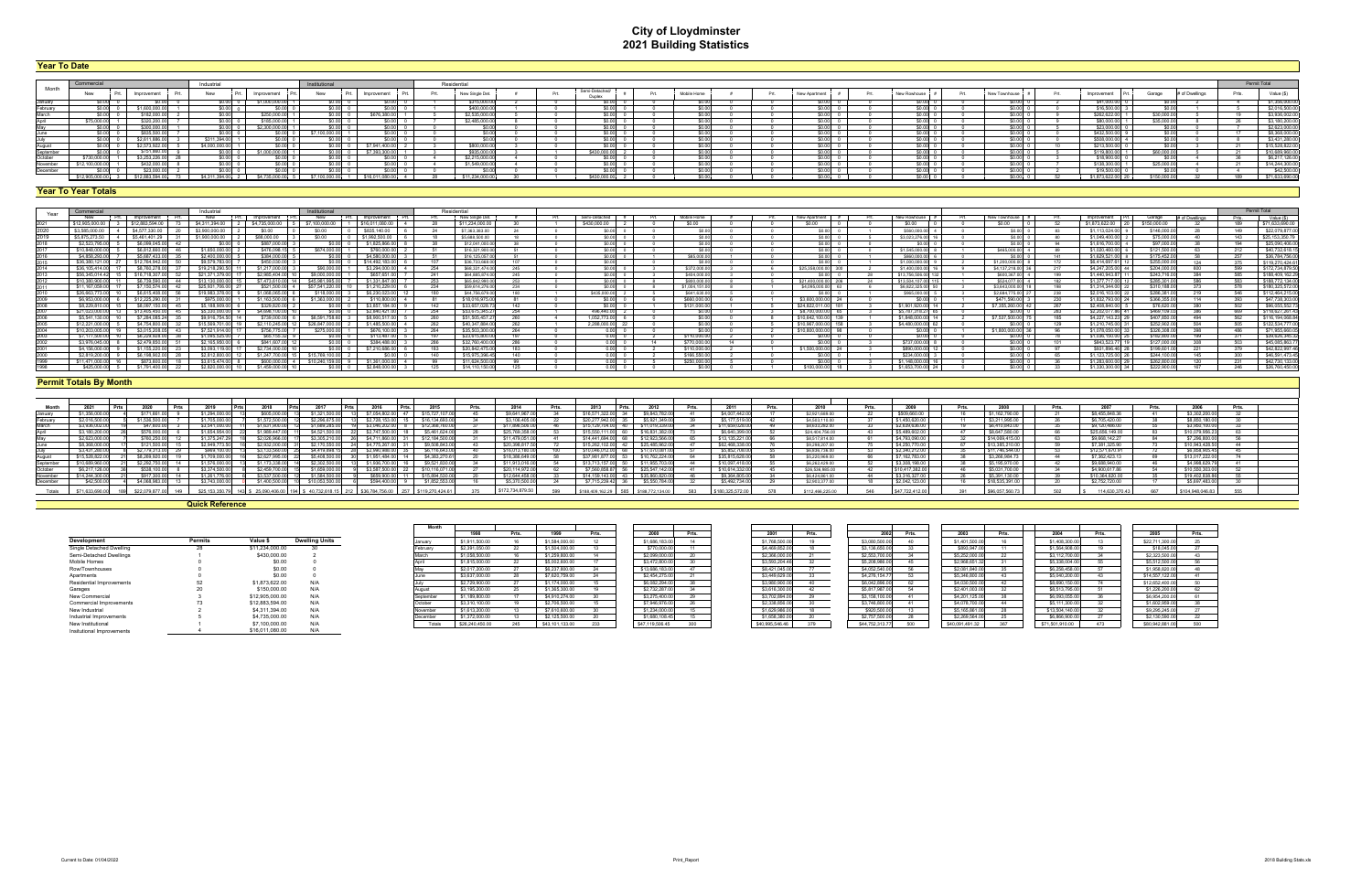### **Alberta**

## **Monthly Totals**

|           | Residential |                    |          |     |                      |     |              | Prt  | Commercial \$   | Prt | Industrial \$  | Prt | Institutional \$   | <b>Total Permits</b> |                 |           |                  | Prts | Value \$           | <b>Dwell</b> |
|-----------|-------------|--------------------|----------|-----|----------------------|-----|--------------|------|-----------------|-----|----------------|-----|--------------------|----------------------|-----------------|-----------|------------------|------|--------------------|--------------|
|           |             | New Dwelling \$#   |          | Prt | Improvement \$   Prt |     | Garage \$    |      |                 |     |                |     |                    | Permits              | Value \$        | Dwellings |                  |      |                    |              |
| January   |             | \$315,000.00       |          |     | $$41,000.00$ 0       |     | \$0.00       |      | \$0.00          |     | \$0.00         |     | \$0.00             |                      | \$356,000.00    |           | January          |      | \$1,356,000.00     |              |
| February  |             | \$400,000.00       |          |     | $$14,000.00$ 0       |     | \$0.00       |      | \$1,600,000.00  | - 0 | \$0.00         |     | \$0.00             |                      | \$2,014,000.00  |           | February         |      | \$2,016,500.00     |              |
| March     |             | \$2,535,000.00     |          | -3  | \$35,500.00          |     | \$30,000.00  |      | \$80,000.00     | - 0 | \$0.00         |     | \$676,380.00       | 11                   | \$3,356,880.00  |           | March            | 19   | \$3,936,002.00     |              |
| April     |             | \$1,785,000.00     | .5       |     | \$50,000.00          |     | \$35,000.00  | - 6  | \$290,200.00    |     | \$185,000.00   |     | \$0.00             | 20                   | \$2,345,200.00  |           | April            | 26   | \$3,180,200.00     |              |
| May       |             | \$0.00             |          |     | $$4,400.00$ 0        |     | \$0.00       |      | \$0.00          |     | \$0.00         |     | \$0.00             |                      | \$4,400.00      | $\Omega$  | May              |      | \$2,623,000.00     |              |
| June      |             | \$0.00             |          |     | \$90,000.00 0        |     | \$0.00       |      | \$835,500.00    |     | \$0.00         |     | \$0.00             | $12 \overline{ }$    | \$925,500.00    | 0         | June             |      | \$8,368,000.00     |              |
| July      |             | \$0.00             |          |     | \$506,000.00 0       |     | \$0.00       |      | \$305,000.00    |     | \$311,394.00   |     | \$0.00             | 6                    | \$1,122,394.00  | $\Omega$  | July             |      | \$3,431,280.00     |              |
| August    |             | \$510,000.00       |          | -8  | \$204,500.00 0       |     | \$0.00       |      | \$2,573,922.00  | - 0 | \$0.00         |     | \$7,941,400.00     | 17                   | \$11,229,822.00 |           | August           | 21   | $$15,528,822.00$ 3 |              |
| September |             | \$1,365,000.00     |          |     | \$86,500.00          |     | \$60,000.00  |      | \$741,860.00    |     | \$1,000,000.00 |     | \$7,393,300.00     | 18                   | \$10,646,660.00 |           | September        | 21   | \$10,689,960.00    |              |
| October   |             | \$2.215.000.00     |          |     | $$18,900.00$ 0       |     | \$0.00       | -27  | \$2,792,936.00  |     | \$0.00         |     | \$0.00             | 34                   | \$5,026,836.00  |           | October          | 36   | \$6,217,126.00     |              |
| November  |             | \$1,250,000.00     | 3        | -5  | $$108,300.00$ 0      |     | \$0.00       |      | \$12,532,000.00 | 0   | \$0.00         |     | \$0.00             | 17                   | \$13,890,300.00 |           | November         | 21   | \$14,244,300.00    |              |
| December  |             | \$0.00             | <b>U</b> |     | $$17,500.00$ 0       |     | \$0.00       |      | $$15,000.00$ 0  |     | \$0.00         |     | \$0.00             |                      | \$32,500.00     | 0         | December         |      | $$42,500.00$ 0     |              |
|           |             |                    |          |     |                      |     |              |      |                 |     |                |     |                    |                      |                 |           |                  |      |                    |              |
| Total     | 25          | \$10,375,000.00 27 |          | 43  | \$1,176,600.00       | - 3 | \$125,000.00 | - 67 | \$21,766,418.00 | 3   | \$1,496,394.00 |     | \$16,011,080.00    | 145                  | \$50,950,492.00 | 27        | Year To Date 189 |      | \$71,633,690.00 32 |              |
|           |             |                    |          |     |                      |     |              |      |                 |     |                |     |                    |                      |                 |           |                  |      |                    |              |
|           |             |                    |          |     |                      |     |              |      |                 |     |                |     | % of Total Permits | 76.72%               | 71.13%          | 84.38%    |                  |      |                    |              |

## **Saskatchewan**

|           |     | Residential     |   |                |                |          |             | Prt      | Commercial \$  | Prt | Industrial \$  | Prt | Institutional \$   | <b>Total Permits</b> |                 |                  |
|-----------|-----|-----------------|---|----------------|----------------|----------|-------------|----------|----------------|-----|----------------|-----|--------------------|----------------------|-----------------|------------------|
|           | Prt | New Dwelling \$ |   | Prt            | Improvement \$ | Prt      | Garage \$   |          |                |     |                |     |                    | Permits              | Value \$        | <b>Dwellings</b> |
| January   | 0   | \$0.00          |   | 0              | \$0.00         | 0        | \$0.00      | $\Omega$ | \$0.00         |     | \$1,000,000.00 |     | \$0.00             |                      | \$1,000,000.00  | 0                |
| February  | 0   | \$0.00          |   |                | \$2,500.00     | $\Omega$ | \$0.00      | 0        | \$0.00         | 0   | \$0.00         |     | \$0.00             |                      | \$2,500.00      | 0                |
| March     | 0   | \$0.00          |   | 6              | \$227.122.00   | $\Omega$ | \$0.00      |          | \$102.000.00   |     | \$250,000.00   |     | \$0.00             | 8                    | \$579,122.00    | 0                |
| April     | 2   | \$700.000.00    | 3 | 2              | \$30,000.00    | - 0      | \$0.00      |          | \$105,000.00   | 0   | \$0.00         |     | \$0.00             | 6                    | \$835,000.00    | 3                |
| May       | 0   | \$0.00          |   | 4              | \$18,600.00    | - 0      | \$0.00      |          | \$300,000.00   |     | \$2,300,000.00 |     | \$0.00             | 6                    | \$2,618,600.00  | 0                |
| June      | 0   | \$0.00          |   | 4              | \$342,500.00   | - 0      | \$0.00      | - 0      | \$0.00         | 0   | \$0.00         |     | \$7,100,000.00     | 5.                   | \$7,442,500.00  | 0                |
| July      | 0   | \$0.00          |   |                | \$2,000.00     | - 0      | \$0.00      |          | \$2,306,886.00 | - 0 | \$0.00         |     | \$0.00             | 2                    | \$2,308,886.00  | 0                |
| August    |     | \$290,000.00    |   | $\overline{2}$ | \$9,000.00     | - 0      | \$0.00      | - 0      | \$0.00         |     | \$4,000,000.00 |     | \$0.00             | 4                    | \$4,299,000.00  |                  |
| September | 0   | \$0.00          | 0 | 2              | \$33,300.00    | - 0      | \$0.00      |          | \$10,000.00    | 0   | \$0.00         |     | \$0.00             | 3                    | \$43,300.00     | $\mathbf{0}$     |
| October   | 0   | \$0.00          |   | 0              | \$0.00         | 0        | \$0.00      |          | \$1,190,290.00 | 0   | \$0.00         |     | \$0.00             | 2                    | \$1,190,290.00  | 0                |
| November  |     | \$299,000.00    |   | 2              | \$30,000.00    |          | \$25,000.00 | - 0      | \$0.00         | 0   | \$0.00         |     | \$0.00             | 4                    | \$354,000.00    |                  |
| December  | 0   | \$0.00          |   |                | \$2,000.00     | - 0      | \$0.00      |          | \$8,000.00     | - 0 | \$0.00         |     | \$0.00             | 2                    | \$10,000.00     | $\Omega$         |
|           |     |                 |   |                |                |          |             |          |                |     |                |     |                    |                      |                 |                  |
| Total     |     | \$1,289,000.00  |   | 25             | \$697,022.00   |          | \$25,000.00 | 9        | \$4,022,176.00 |     | \$7,550,000.00 |     | \$7,100,000.00     | 44                   | \$20,683,198.00 | 5                |
|           |     |                 |   |                |                |          |             |          |                |     |                |     |                    |                      |                 |                  |
|           |     |                 |   |                |                |          |             |          |                |     |                |     | % of Total Permits | 23.28%               | 28.87%          | 15.63%           |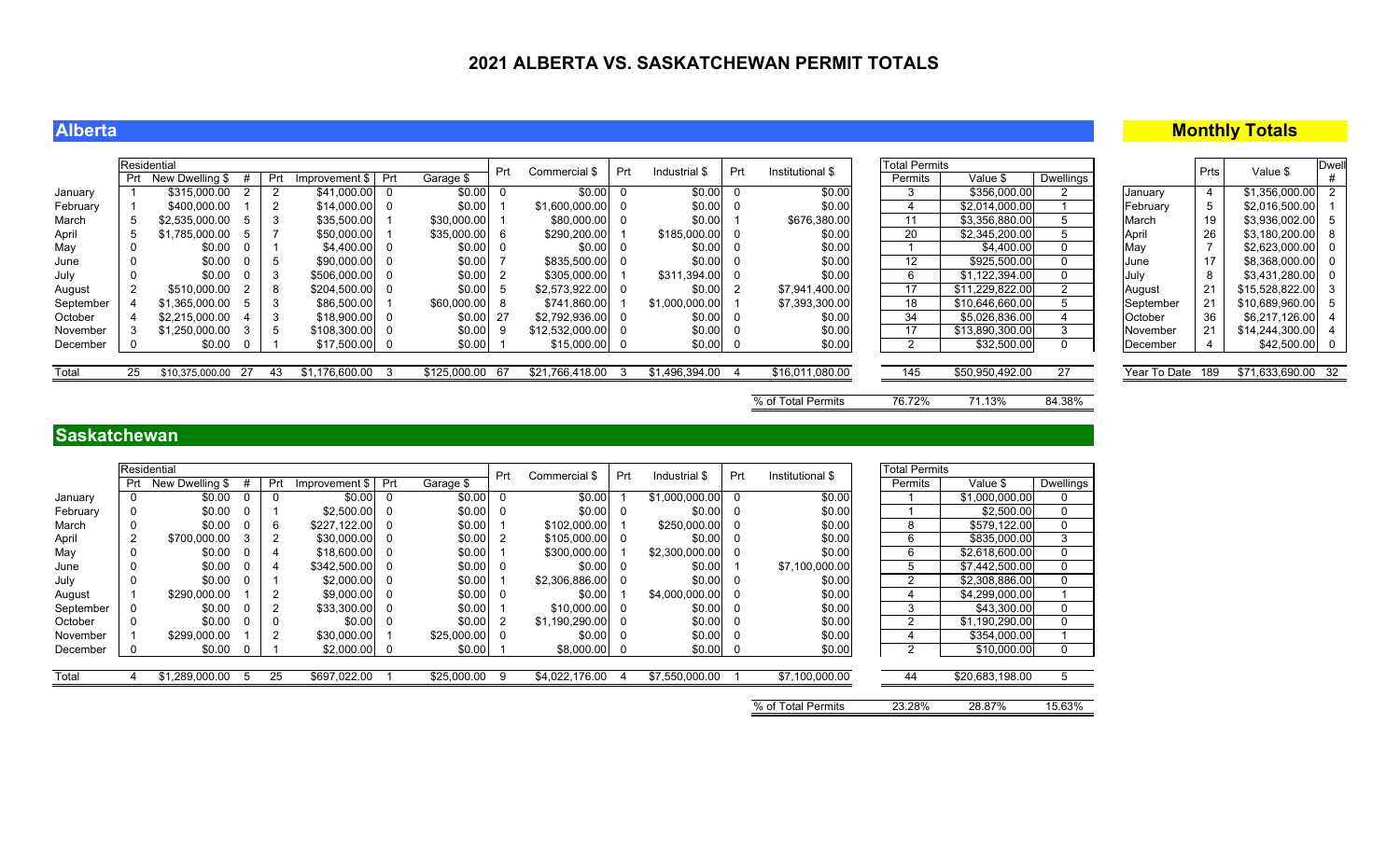



Permits issued In December





December Construction Value



## **December 2021- Construction Values**



## **2021 Construction Values Total**



| Year                      | 2017         | 2018         | 2019         | 2020         | 2021         |
|---------------------------|--------------|--------------|--------------|--------------|--------------|
| # of Permits              | 212          | 194          | 151          | 136          | 189          |
| <b>Construction Value</b> | \$40,732,618 | \$25,090,406 | \$25,153,350 | \$16,555,494 | \$71,663,690 |
| # of New Dwellings        | 63           | 38           | 40           |              |              |